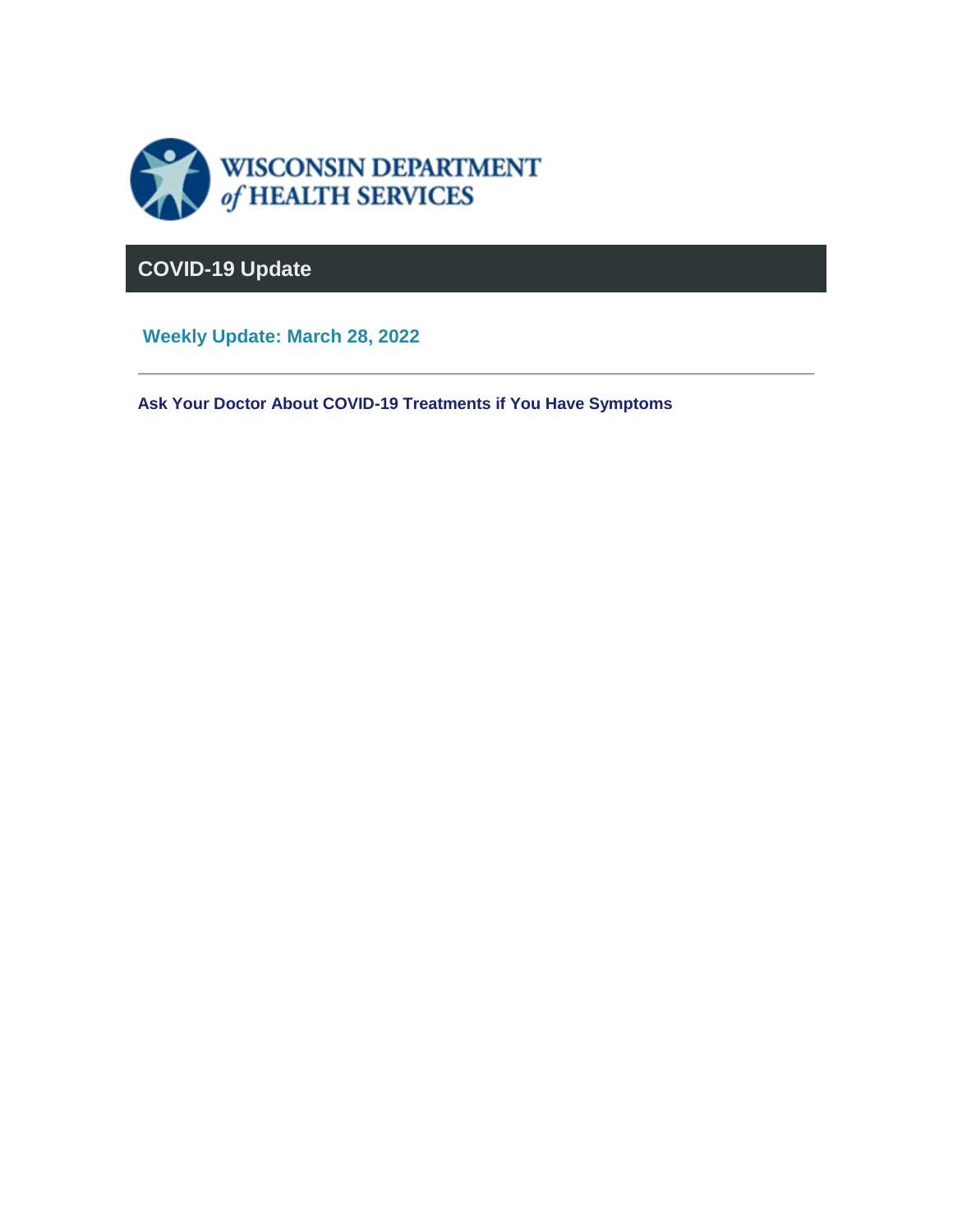# **Oral Antiviral Pills Authorized** to Treat COVID-19



- In December, The Food and Drug Administration announced the emergency use authorization of the first oral antiviral pills Paxlovid and molnupiravir to treat COVID-19.
	- They are only available by prescription from a health care provider for eligible individuals. They need to be taken within 5 days of symptom onset. If you have symptoms, do not delay in asking your doctor if these pills are right for you.
	- Continue to take steps to not get COVID-19: get vaccinated and a booster.

## YOU STOP SPREAD



[Treatment](https://lnks.gd/l/eyJhbGciOiJIUzI1NiJ9.eyJidWxsZXRpbl9saW5rX2lkIjoxMDAsInVyaSI6ImJwMjpjbGljayIsImJ1bGxldGluX2lkIjoiMjAyMjAzMjguNTU1NzgwNjEiLCJ1cmwiOiJodHRwczovL3d3dy5kaHMud2lzY29uc2luLmdvdi9jb3ZpZC0xOS90cmVhdG1lbnRzLmh0bSJ9.up0V6Bq_uzItxCtn8dIvUYWkkQjDld1zRBb0KQ9kMkM/s/1421858714/br/128768555013-l) for COVID-19 is available through your healthcare provider [throughout the state.](https://lnks.gd/l/eyJhbGciOiJIUzI1NiJ9.eyJidWxsZXRpbl9saW5rX2lkIjoxMDEsInVyaSI6ImJwMjpjbGljayIsImJ1bGxldGluX2lkIjoiMjAyMjAzMjguNTU1NzgwNjEiLCJ1cmwiOiJodHRwczovL3d3dy5kaHMud2lzY29uc2luLmdvdi9jb3ZpZC0xOS90aGVyYXBldXRpY3MuaHRtIn0.Y2Z_V5BujkXdWg2u4DWJEU_L-2gc_Fb6xhhUupdC_ic/s/1421858714/br/128768555013-l) Oral antiviral medications reduce the chances of severe COVID-19 illness, hospitalization, and death for people with mild to moderate COVID-19 and can shorten the length of illness. Oral antivirals Paxlovid and molnupiravir were authorized by the FDA in December 2021. They work by stopping the virus that causes COVID-19 from replicating in your body.

If you are at [high risk](https://lnks.gd/l/eyJhbGciOiJIUzI1NiJ9.eyJidWxsZXRpbl9saW5rX2lkIjoxMDIsInVyaSI6ImJwMjpjbGljayIsImJ1bGxldGluX2lkIjoiMjAyMjAzMjguNTU1NzgwNjEiLCJ1cmwiOiJodHRwczovL3d3dy5jZGMuZ292L2Nvcm9uYXZpcnVzLzIwMTktbmNvdi9uZWVkLWV4dHJhLXByZWNhdXRpb25zL3Blb3BsZS13aXRoLW1lZGljYWwtY29uZGl0aW9ucy5odG1sIn0.le4bvgRT0RYVvbqgMSBrRtq8EZQPDlb2BOyUUw5mskU/s/1421858714/br/128768555013-l) for severe illness, and develop symptoms, call your doctor to ask if you are eligible to take these treatments.

### **Staying Up to Date with Your Vaccine**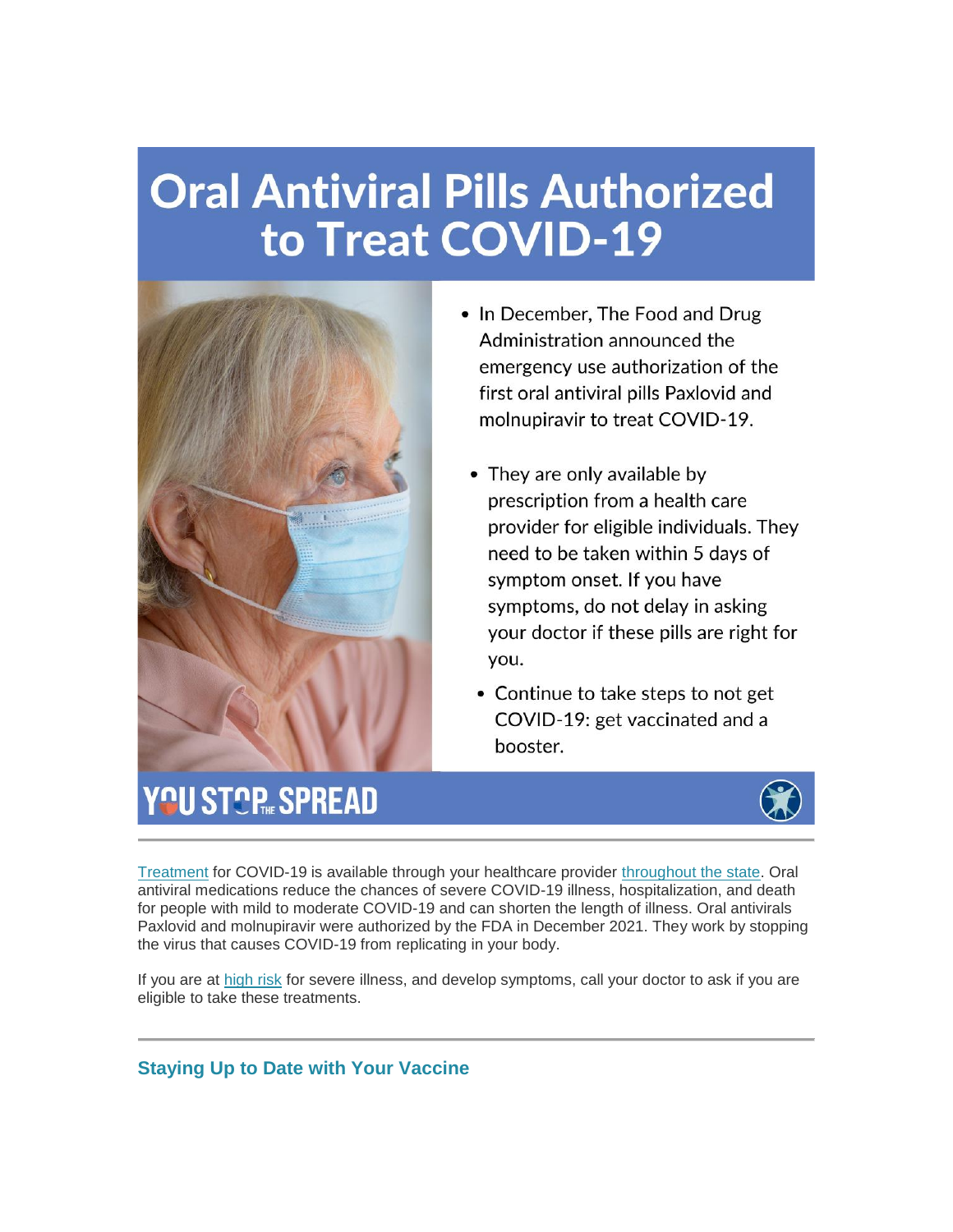

Being [up to date](https://lnks.gd/l/eyJhbGciOiJIUzI1NiJ9.eyJidWxsZXRpbl9saW5rX2lkIjoxMDMsInVyaSI6ImJwMjpjbGljayIsImJ1bGxldGluX2lkIjoiMjAyMjAzMjguNTU1NzgwNjEiLCJ1cmwiOiJodHRwczovL3d3dy5kaHMud2lzY29uc2luLmdvdi9jb3ZpZC0xOS92YWNjaW5lLWFmdGVyLmh0bSJ9.XYSyJYQMDpTu-SDxwfkiMR72D_avtPAOAuBfMyOYjuk/s/1421858714/br/128768555013-l) on your COVID-19 vaccines ensures you have the best protection possible against severe illness, hospitalization, and death.

To be **up to date** with your COVID-19 vaccines, you will need to be fully vaccinated **and** get a booster dose when eligible.

- The primary series includes two doses of Moderna or Pfizer or one dose of Johnson & Johnson.
- People who are moderately to severely immunocompromised should get an [additional](https://lnks.gd/l/eyJhbGciOiJIUzI1NiJ9.eyJidWxsZXRpbl9saW5rX2lkIjoxMDQsInVyaSI6ImJwMjpjbGljayIsImJ1bGxldGluX2lkIjoiMjAyMjAzMjguNTU1NzgwNjEiLCJ1cmwiOiJodHRwczovL3d3dy5kaHMud2lzY29uc2luLmdvdi9jb3ZpZC0xOS92YWNjaW5lLWRvc2UuaHRtIn0.HHwL7wPflW-YG3l9tkfDPhzlDLRH6ec9iRG9wdirqNw/s/1421858714/br/128768555013-l) primary dose for the best protection.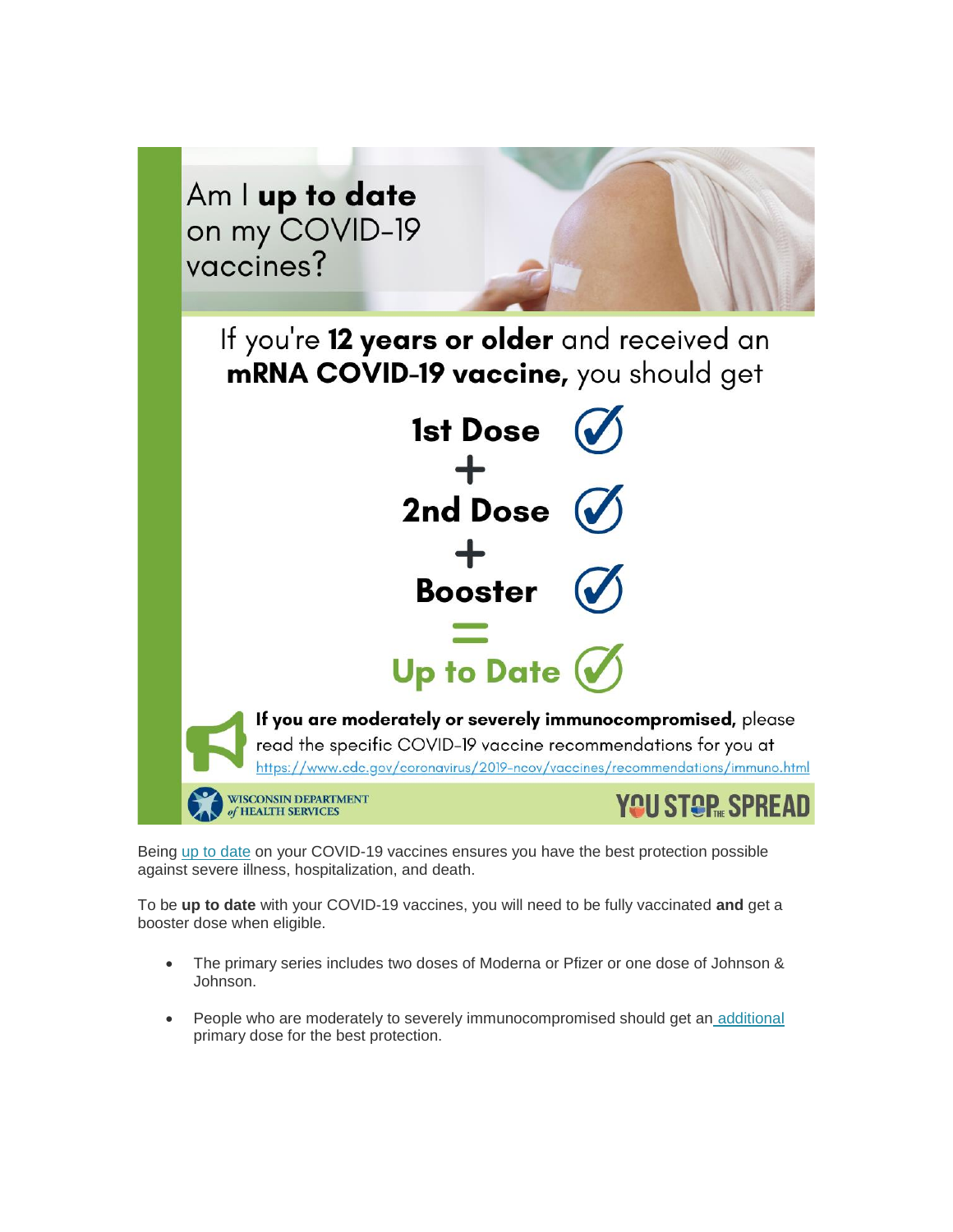• Everyone 12 years and older should get a [booster](https://lnks.gd/l/eyJhbGciOiJIUzI1NiJ9.eyJidWxsZXRpbl9saW5rX2lkIjoxMDUsInVyaSI6ImJwMjpjbGljayIsImJ1bGxldGluX2lkIjoiMjAyMjAzMjguNTU1NzgwNjEiLCJ1cmwiOiJodHRwczovL3d3dy5kaHMud2lzY29uc2luLmdvdi9jb3ZpZC0xOS92YWNjaW5lLWRvc2UuaHRtIn0.PnC1drAyAMEYBgxwmyHKYyyIHlqvqnrrvpAcD5quJbQ/s/1421858714/br/128768555013-l) dose to stay up to date with your COVID-19 vaccines and boost protection against COVID-19.

If you are moderately or severely immunocompromised, you will need to get an additional dose for better protection. Visit [CDC's website,](https://lnks.gd/l/eyJhbGciOiJIUzI1NiJ9.eyJidWxsZXRpbl9saW5rX2lkIjoxMDYsInVyaSI6ImJwMjpjbGljayIsImJ1bGxldGluX2lkIjoiMjAyMjAzMjguNTU1NzgwNjEiLCJ1cmwiOiJodHRwczovL2JpdC5seS8zeUxtT2M1In0.nUK-NzgeJDoxry_skNIViieRrT6J_lZdJ2hJXAVpFjQ/s/1421858714/br/128768555013-l) call 211, or talk to your health care provider to learn more.

#### **Spring Break COVID-19 Safety**



The Wisconsin Department of Health Services (DHS) is encouraging Wisconsinites planning or returning from [spring break travels](https://lnks.gd/l/eyJhbGciOiJIUzI1NiJ9.eyJidWxsZXRpbl9saW5rX2lkIjoxMDcsInVyaSI6ImJwMjpjbGljayIsImJ1bGxldGluX2lkIjoiMjAyMjAzMjguNTU1NzgwNjEiLCJ1cmwiOiJodHRwczovL3d3dy5kaHMud2lzY29uc2luLmdvdi9uZXdzL3JlbGVhc2VzLzAzMjMyMi5odG0ifQ.nlamCH9XoGFWdLAyiicwoLsQPMtUPaw0aUZosi8JaEI/s/1421858714/br/128768555013-l) to take simple public health precautions to prevent illness. Although overall COVID-19 case numbers are declining, students and other travelers can still become ill or spread COVID-19 to others. DHS recommends getting tested before traveling and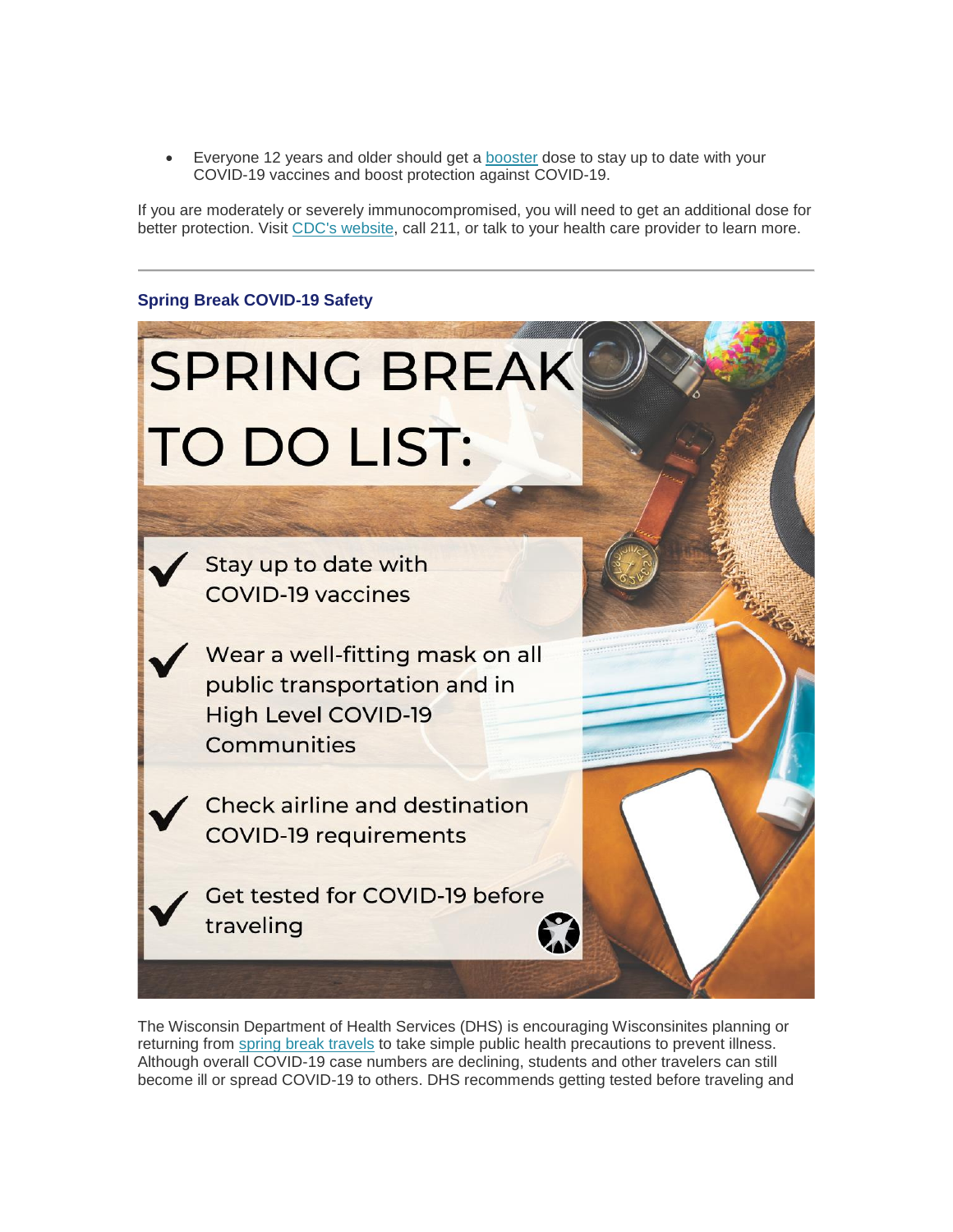after returning home if you've been to a location with high COVID-19 Community Levels. Continuing to layer prevention strategies is essential for staying safe, protecting the most vulnerable in our families and communities, and reducing strain on health care systems in communities across the country.

If Wisconsinites do travel, DHS recommends they know the [COVID-19 Community Level](https://lnks.gd/l/eyJhbGciOiJIUzI1NiJ9.eyJidWxsZXRpbl9saW5rX2lkIjoxMDgsInVyaSI6ImJwMjpjbGljayIsImJ1bGxldGluX2lkIjoiMjAyMjAzMjguNTU1NzgwNjEiLCJ1cmwiOiJodHRwczovL3d3dy5jZGMuZ292L2Nvcm9uYXZpcnVzLzIwMTktbmNvdi95b3VyLWhlYWx0aC9jb3ZpZC1ieS1jb3VudHkuaHRtbCJ9.hpR9do36o12O82wCx-5H5BrfhWJANbEhCKwJBkxhq8Y/s/1421858714/br/128768555013-l) of their destination and follow the appropriate precautions. Wisconsinites should not travel if they:

- Have [symptoms](https://lnks.gd/l/eyJhbGciOiJIUzI1NiJ9.eyJidWxsZXRpbl9saW5rX2lkIjoxMDksInVyaSI6ImJwMjpjbGljayIsImJ1bGxldGluX2lkIjoiMjAyMjAzMjguNTU1NzgwNjEiLCJ1cmwiOiJodHRwczovL3d3dy5kaHMud2lzY29uc2luLmdvdi9jb3ZpZC0xOS9zeW1wdG9tcy5odG0ifQ.oVHhMgDFs8lO5D1PTVuO8FqwLKjfFwoQ9JmRdxwyNLM/s/1421858714/br/128768555013-l) of COVID-19.
- Have tested positive for COVID-19 and have not completed their [isolation](https://lnks.gd/l/eyJhbGciOiJIUzI1NiJ9.eyJidWxsZXRpbl9saW5rX2lkIjoxMTAsInVyaSI6ImJwMjpjbGljayIsImJ1bGxldGluX2lkIjoiMjAyMjAzMjguNTU1NzgwNjEiLCJ1cmwiOiJodHRwczovL3d3dy5kaHMud2lzY29uc2luLmdvdi9jb3ZpZC0xOS9kaWFnbm9zZWQuaHRtIn0.95-uugv_rlUbGCwFOoUv1oTSDk--0E8WgNYy4LUEJ4M/s/1421858714/br/128768555013-l) period.
- Have recently been exposed to COVID-19 and are recommended to [quarantine.](https://lnks.gd/l/eyJhbGciOiJIUzI1NiJ9.eyJidWxsZXRpbl9saW5rX2lkIjoxMTEsInVyaSI6ImJwMjpjbGljayIsImJ1bGxldGluX2lkIjoiMjAyMjAzMjguNTU1NzgwNjEiLCJ1cmwiOiJodHRwczovL3d3dy5kaHMud2lzY29uc2luLmdvdi9jb3ZpZC0xOS9jbG9zZS1jb250YWN0cy5odG0ifQ.DOAmm7ZQ1al0XxnjHXLZXg_fFdK5S0u8C2P52MqGaKM/s/1421858714/br/128768555013-l)
- Are awaiting COVID-19 test results.

Mask wearing is still required on all forms of [public U.S transportation.](https://lnks.gd/l/eyJhbGciOiJIUzI1NiJ9.eyJidWxsZXRpbl9saW5rX2lkIjoxMTIsInVyaSI6ImJwMjpjbGljayIsImJ1bGxldGluX2lkIjoiMjAyMjAzMjguNTU1NzgwNjEiLCJ1cmwiOiJodHRwczovL3d3dy5jZGMuZ292L2Nvcm9uYXZpcnVzLzIwMTktbmNvdi90cmF2ZWxlcnMvZmFjZS1tYXNrcy1wdWJsaWMtdHJhbnNwb3J0YXRpb24uaHRtbCJ9.fRt_B5eY7mpzqjJvaj5lDtz0ZW3Z9YxlnbJev_Ldozg/s/1421858714/br/128768555013-l) Wisconsinites are also responsible for knowing and complying with all airline and destination requirements. We urge all Wisconsinites to continue to use a combination of COVID-19 prevention strategies, even while traveling, that will allow us to continue to keep our communities safe and healthy.

#### **Two New Bills to Support Healthcare Providers and Patients**

Gov. Tony Evers signed two bills to [support Wisconsin's healthcare providers and patients.](https://lnks.gd/l/eyJhbGciOiJIUzI1NiJ9.eyJidWxsZXRpbl9saW5rX2lkIjoxMTMsInVyaSI6ImJwMjpjbGljayIsImJ1bGxldGluX2lkIjoiMjAyMjAzMjguNTU1NzgwNjEiLCJ1cmwiOiJodHRwczovL2NvbnRlbnQuZ292ZGVsaXZlcnkuY29tL2FjY291bnRzL1dJR09WL2J1bGxldGlucy8zMGZmNDhhIn0.lA9WwVM31guDrV1qCiqGm8__sXyDLeOAO3IRi_TX2nA/s/1421858714/br/128768555013-l) The first bill signed by Gov. Evers continues the innovative Acute Hospital Care at Home program, which was established during the pandemic to allow hospital services to be provided in a home setting if the federal Centers of Medicare and Medicaid Services (CMS) has approved a hospital to provide the hospital-associated service.

Additionally, the governor signed a second bill making it a Class H felony to assault or threaten healthcare providers or staff members and their families.

"We've learned critical lessons during this pandemic, including the need to ensure everyone has access to quality, affordable healthcare, and that includes finding innovative tools to bring quality care right to patients' doorsteps," said Gov. Evers. "This pandemic has also underscored the importance of our healthcare workers and all they do to support our families, our communities, and a healthier state, and they deserve to be safe doing their life-saving work."

#### **\$86 Million in Grants to Assist Diverse Businesses**

Gov. Tony Evers today awarded more than [\\$86 million in grants](https://lnks.gd/l/eyJhbGciOiJIUzI1NiJ9.eyJidWxsZXRpbl9saW5rX2lkIjoxMTQsInVyaSI6ImJwMjpjbGljayIsImJ1bGxldGluX2lkIjoiMjAyMjAzMjguNTU1NzgwNjEiLCJ1cmwiOiJodHRwczovL2NvbnRlbnQuZ292ZGVsaXZlcnkuY29tL2FjY291bnRzL1dJR09WL2J1bGxldGlucy8zMGY0NmJlIn0.G0z_XjoxPwh-vdqTuWqPzpffEiCiAAOfRJnjYfam--o/s/1421858714/br/128768555013-l) to support small businesses in communities disproportionately impacted by the pandemic that have historically had difficulty accessing credit and capital. A list of grant awardees and additional information can be found on the [program website](https://lnks.gd/l/eyJhbGciOiJIUzI1NiJ9.eyJidWxsZXRpbl9saW5rX2lkIjoxMTUsInVyaSI6ImJwMjpjbGljayIsImJ1bGxldGluX2lkIjoiMjAyMjAzMjguNTU1NzgwNjEiLCJ1cmwiOiJodHRwczovL2RvYS53aS5nb3YvcGFnZXMvRGl2ZXJzZUJ1c2luZXNzQXNzaXN0YW5jZS5hc3B4In0.Qufnx2wdFlld8N87zaVXS0cuGZleGkWb3juZzGgkbGI/s/1421858714/br/128768555013-l) (see award announcement).

Wisconsinites can visit [BadgerBounceback.wi.gov](https://lnks.gd/l/eyJhbGciOiJIUzI1NiJ9.eyJidWxsZXRpbl9saW5rX2lkIjoxMTYsInVyaSI6ImJwMjpjbGljayIsImJ1bGxldGluX2lkIjoiMjAyMjAzMjguNTU1NzgwNjEiLCJ1cmwiOiJodHRwczovL2JhZGdlcmJvdW5jZWJhY2sud2kuZ292LyJ9.RUH_VoEfMmGbdiM8a-QkAUYXrO0ETZInvVMvj0lVIQE/s/1421858714/br/128768555013-l) to view pandemic-related assistance information for families, farmers, businesses, organizations, and communities, as well as the latest data and success stories about how COVID-relief investments are making a difference across the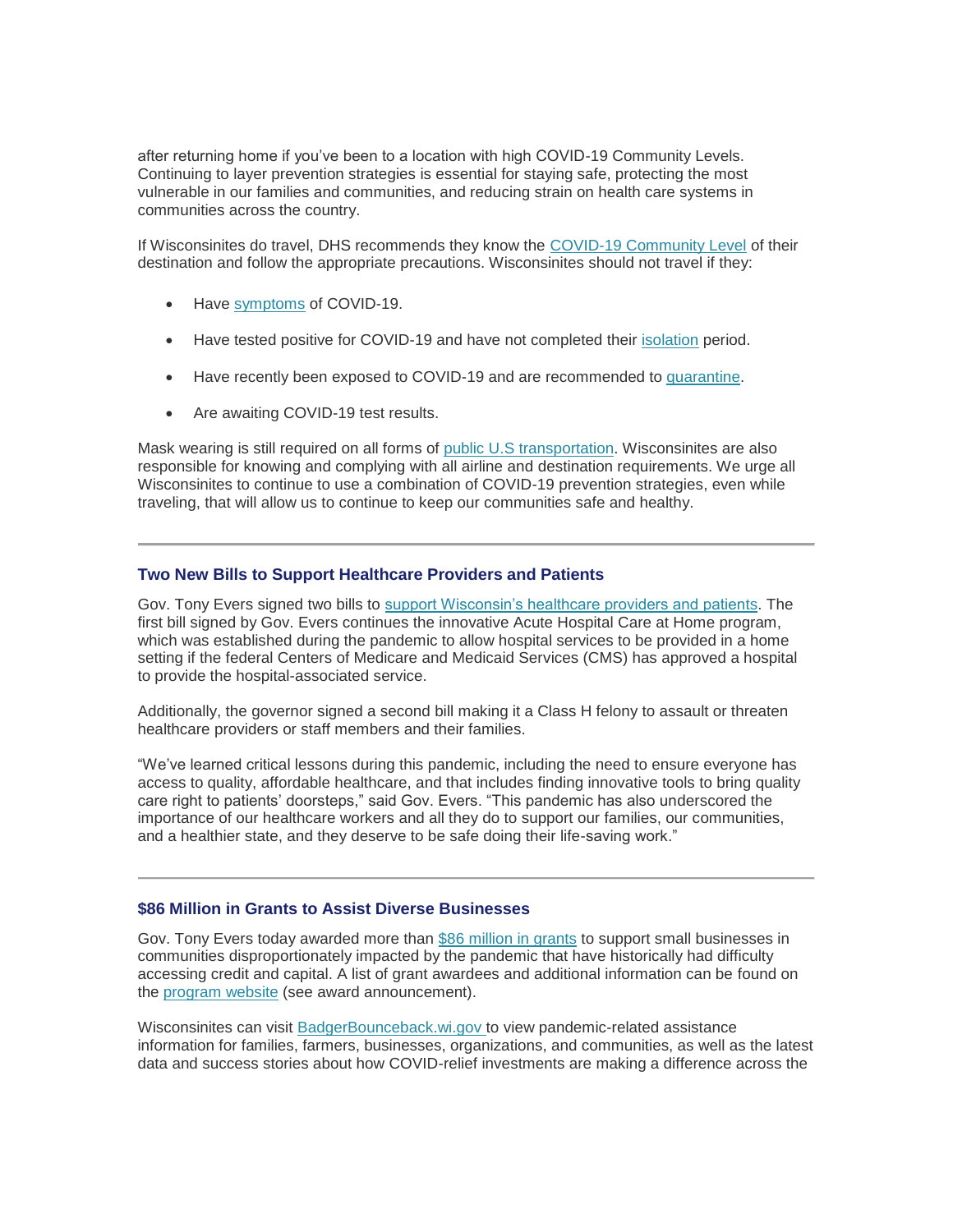state. For updates on other recovery-related grant opportunities, sign up for the [Badger](https://lnks.gd/l/eyJhbGciOiJIUzI1NiJ9.eyJidWxsZXRpbl9saW5rX2lkIjoxMTcsInVyaSI6ImJwMjpjbGljayIsImJ1bGxldGluX2lkIjoiMjAyMjAzMjguNTU1NzgwNjEiLCJ1cmwiOiJodHRwczovL3B1YmxpYy5nb3ZkZWxpdmVyeS5jb20vYWNjb3VudHMvV0lHT1Yvc3Vic2NyaWJlci9uZXc_dG9waWNfaWQ9V0lHT1ZfMTM1In0.sAfvyhGPwoy_4Y4fJO4ggU1yJRKx2Il0lHGX1mAIcV0/s/1421858714/br/128768555013-l)  [Bounceback](https://lnks.gd/l/eyJhbGciOiJIUzI1NiJ9.eyJidWxsZXRpbl9saW5rX2lkIjoxMTcsInVyaSI6ImJwMjpjbGljayIsImJ1bGxldGluX2lkIjoiMjAyMjAzMjguNTU1NzgwNjEiLCJ1cmwiOiJodHRwczovL3B1YmxpYy5nb3ZkZWxpdmVyeS5jb20vYWNjb3VudHMvV0lHT1Yvc3Vic2NyaWJlci9uZXc_dG9waWNfaWQ9V0lHT1ZfMTM1In0.sAfvyhGPwoy_4Y4fJO4ggU1yJRKx2Il0lHGX1mAIcV0/s/1421858714/br/128768555013-l) update list.

#### **ICYMI: Recent DHS COVID-19 News**

- [DHS Confirms Three Pediatric Influenza-Associated Deaths](https://lnks.gd/l/eyJhbGciOiJIUzI1NiJ9.eyJidWxsZXRpbl9saW5rX2lkIjoxMTgsInVyaSI6ImJwMjpjbGljayIsImJ1bGxldGluX2lkIjoiMjAyMjAzMjguNTU1NzgwNjEiLCJ1cmwiOiJodHRwczovL3d3dy5kaHMud2lzY29uc2luLmdvdi9uZXdzL3JlbGVhc2VzLzAzMTcyMi5odG0ifQ.1NDh4ix0-Md8TNNs_V0KLGsNldwkArlFAQtmhU7s0TQ/s/1421858714/br/128768555013-l)
- [Governor Evers, DHS Announce Statewide Tour to Recognize COVID-19 Heroes](https://lnks.gd/l/eyJhbGciOiJIUzI1NiJ9.eyJidWxsZXRpbl9saW5rX2lkIjoxMTksInVyaSI6ImJwMjpjbGljayIsImJ1bGxldGluX2lkIjoiMjAyMjAzMjguNTU1NzgwNjEiLCJ1cmwiOiJodHRwczovL3d3dy5kaHMud2lzY29uc2luLmdvdi9uZXdzL3JlbGVhc2VzLzAzMTQyMi5odG0ifQ.iiDctPCmG192IhT4mjoijYowVZV7wQUnnuBTAwCoiD4/s/1421858714/br/128768555013-l)

#### **Vaccine Distribution Summary**

Check out the latest data on [Wisconsin's vaccination effort.](https://lnks.gd/l/eyJhbGciOiJIUzI1NiJ9.eyJidWxsZXRpbl9saW5rX2lkIjoxMjAsInVyaSI6ImJwMjpjbGljayIsImJ1bGxldGluX2lkIjoiMjAyMjAzMjguNTU1NzgwNjEiLCJ1cmwiOiJodHRwczovL3d3dy5kaHMud2lzY29uc2luLmdvdi9jb3ZpZC0xOS92YWNjaW5lLWRhdGEuaHRtIn0.WQfGtxZ6EBzX9mCVCQXN-vSzup92eVgXsRtrrxOghPE/s/1421858714/br/128768555013-l) DHS updates provider data every Tuesday, and the administered number is updated every weekday at 2 p.m.

#### **COVID-19 by the Numbers**

- • [Cases](https://lnks.gd/l/eyJhbGciOiJIUzI1NiJ9.eyJidWxsZXRpbl9saW5rX2lkIjoxMjEsInVyaSI6ImJwMjpjbGljayIsImJ1bGxldGluX2lkIjoiMjAyMjAzMjguNTU1NzgwNjEiLCJ1cmwiOiJodHRwczovL3d3dy5kaHMud2lzY29uc2luLmdvdi9jb3ZpZC0xOS9jYXNlcy5odG0ifQ.WReqTpYnjwEHEUYsAKXIhADFi5WRQWMjtk6xCIkcPT0/s/1421858714/br/128768555013-l)
- • [Deaths](https://lnks.gd/l/eyJhbGciOiJIUzI1NiJ9.eyJidWxsZXRpbl9saW5rX2lkIjoxMjIsInVyaSI6ImJwMjpjbGljayIsImJ1bGxldGluX2lkIjoiMjAyMjAzMjguNTU1NzgwNjEiLCJ1cmwiOiJodHRwczovL3d3dy5kaHMud2lzY29uc2luLmdvdi9jb3ZpZC0xOS9kZWF0aHMuaHRtIn0.gjoTU1oj3jwh2gXxQOiW6O3cv1fGX0P7oVhV8z5L6Gc/s/1421858714/br/128768555013-l)
- • [Disease Activity](https://lnks.gd/l/eyJhbGciOiJIUzI1NiJ9.eyJidWxsZXRpbl9saW5rX2lkIjoxMjMsInVyaSI6ImJwMjpjbGljayIsImJ1bGxldGluX2lkIjoiMjAyMjAzMjguNTU1NzgwNjEiLCJ1cmwiOiJodHRwczovL3d3dy5kaHMud2lzY29uc2luLmdvdi9jb3ZpZC0xOS9sb2NhbC5odG0ifQ.2HjlA9YYJY5dV9VPbCFG3i3QGlXive2EFi9fgRI4Z1o/s/1421858714/br/128768555013-l)
- • [Race and Ethnic Disparities](https://lnks.gd/l/eyJhbGciOiJIUzI1NiJ9.eyJidWxsZXRpbl9saW5rX2lkIjoxMjQsInVyaSI6ImJwMjpjbGljayIsImJ1bGxldGluX2lkIjoiMjAyMjAzMjguNTU1NzgwNjEiLCJ1cmwiOiJodHRwczovL3d3dy5kaHMud2lzY29uc2luLmdvdi9jb3ZpZC0xOS9kaXNwYXJpdGllcy5odG0ifQ.Rr7kDz1XR0MQ8p-A3isP_JzZrQZrF3kS8VdTlMlxCB4/s/1421858714/br/128768555013-l)
- • [Vaccine](https://lnks.gd/l/eyJhbGciOiJIUzI1NiJ9.eyJidWxsZXRpbl9saW5rX2lkIjoxMjUsInVyaSI6ImJwMjpjbGljayIsImJ1bGxldGluX2lkIjoiMjAyMjAzMjguNTU1NzgwNjEiLCJ1cmwiOiJodHRwczovL3d3dy5kaHMud2lzY29uc2luLmdvdi9jb3ZpZC0xOS92YWNjaW5lLWRhdGEuaHRtIn0.9H6O9e9lmBPAmq1UrzymHahQakdk8A9L_PeTUlGM9cQ/s/1421858714/br/128768555013-l)



**Wisconsin** Building resilience—the ability to adapt and recover from **Connected. Stronger. Thriving.** adversity—within ourselves, our relationships, and in our

communities matters. When we find healthy ways to cope with trauma and toxic stress, especially during tough times, we take a step closer to becoming more resilient.

If you are experiencing emotion distress, or the effects of collective trauma, the Disaster Distress Hotline is here for you. Call or text (800)985-5990 to be connected with a trained, caring counselor – 24/7. Remember, it is okay to ask for help.

[Resilient Wisconsin has information and tools to support good health for you, your friends, and](https://lnks.gd/l/eyJhbGciOiJIUzI1NiJ9.eyJidWxsZXRpbl9saW5rX2lkIjoxMjYsInVyaSI6ImJwMjpjbGljayIsImJ1bGxldGluX2lkIjoiMjAyMjAzMjguNTU1NzgwNjEiLCJ1cmwiOiJodHRwczovL3d3dy5kaHMud2lzY29uc2luLmdvdi9yZXNpbGllbnQvaW5kZXguaHRtIn0.f-nUN6IJXBZkinqWfDQlLNWTdUwqEqd-LCSAX_iof00/s/1421858714/br/128768555013-l)  [your family.](https://lnks.gd/l/eyJhbGciOiJIUzI1NiJ9.eyJidWxsZXRpbl9saW5rX2lkIjoxMjYsInVyaSI6ImJwMjpjbGljayIsImJ1bGxldGluX2lkIjoiMjAyMjAzMjguNTU1NzgwNjEiLCJ1cmwiOiJodHRwczovL3d3dy5kaHMud2lzY29uc2luLmdvdi9yZXNpbGllbnQvaW5kZXguaHRtIn0.f-nUN6IJXBZkinqWfDQlLNWTdUwqEqd-LCSAX_iof00/s/1421858714/br/128768555013-l)

#### **Other Languages, Graphics, and Print Materials**

DHS materials are available in multiple languages as electronic files you can view online or download and print. You can use these materials at home or for your business. Visit the [DHS](https://lnks.gd/l/eyJhbGciOiJIUzI1NiJ9.eyJidWxsZXRpbl9saW5rX2lkIjoxMjcsInVyaSI6ImJwMjpjbGljayIsImJ1bGxldGluX2lkIjoiMjAyMjAzMjguNTU1NzgwNjEiLCJ1cmwiOiJodHRwczovL3d3dy5kaHMud2lzY29uc2luLmdvdi9jb3ZpZC0xOS9yZXNvdXJjZXMuaHRtIn0.cu_OnUUnuGcpmihXS-TVYSbkmDZe4VxbRcO3AoRGdUg/s/1421858714/br/128768555013-l)  [website](https://lnks.gd/l/eyJhbGciOiJIUzI1NiJ9.eyJidWxsZXRpbl9saW5rX2lkIjoxMjcsInVyaSI6ImJwMjpjbGljayIsImJ1bGxldGluX2lkIjoiMjAyMjAzMjguNTU1NzgwNjEiLCJ1cmwiOiJodHRwczovL3d3dy5kaHMud2lzY29uc2luLmdvdi9jb3ZpZC0xOS9yZXNvdXJjZXMuaHRtIn0.cu_OnUUnuGcpmihXS-TVYSbkmDZe4VxbRcO3AoRGdUg/s/1421858714/br/128768555013-l) to view what resources are available to you.